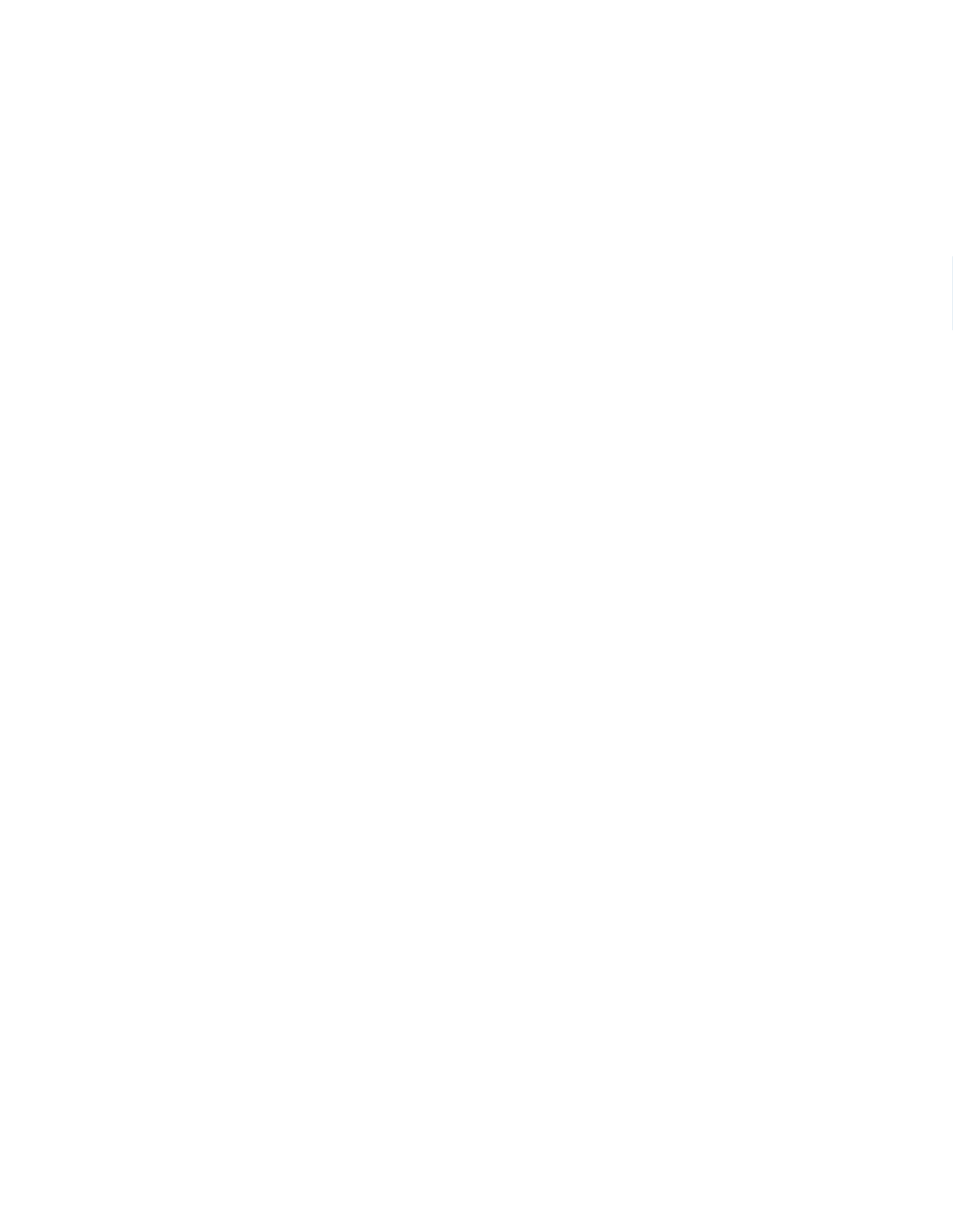

# TABLE OF CONTENTS

| Civil Justice 2                          |  |
|------------------------------------------|--|
| Economic Development 4                   |  |
| Education and Workforce Development. . 6 |  |
| Energy and Environment 8                 |  |
| Health Care 10                           |  |
| Labor and Industrial Relations. 12       |  |
| Taxation and Fiscal 14                   |  |
| Transportation 18                        |  |



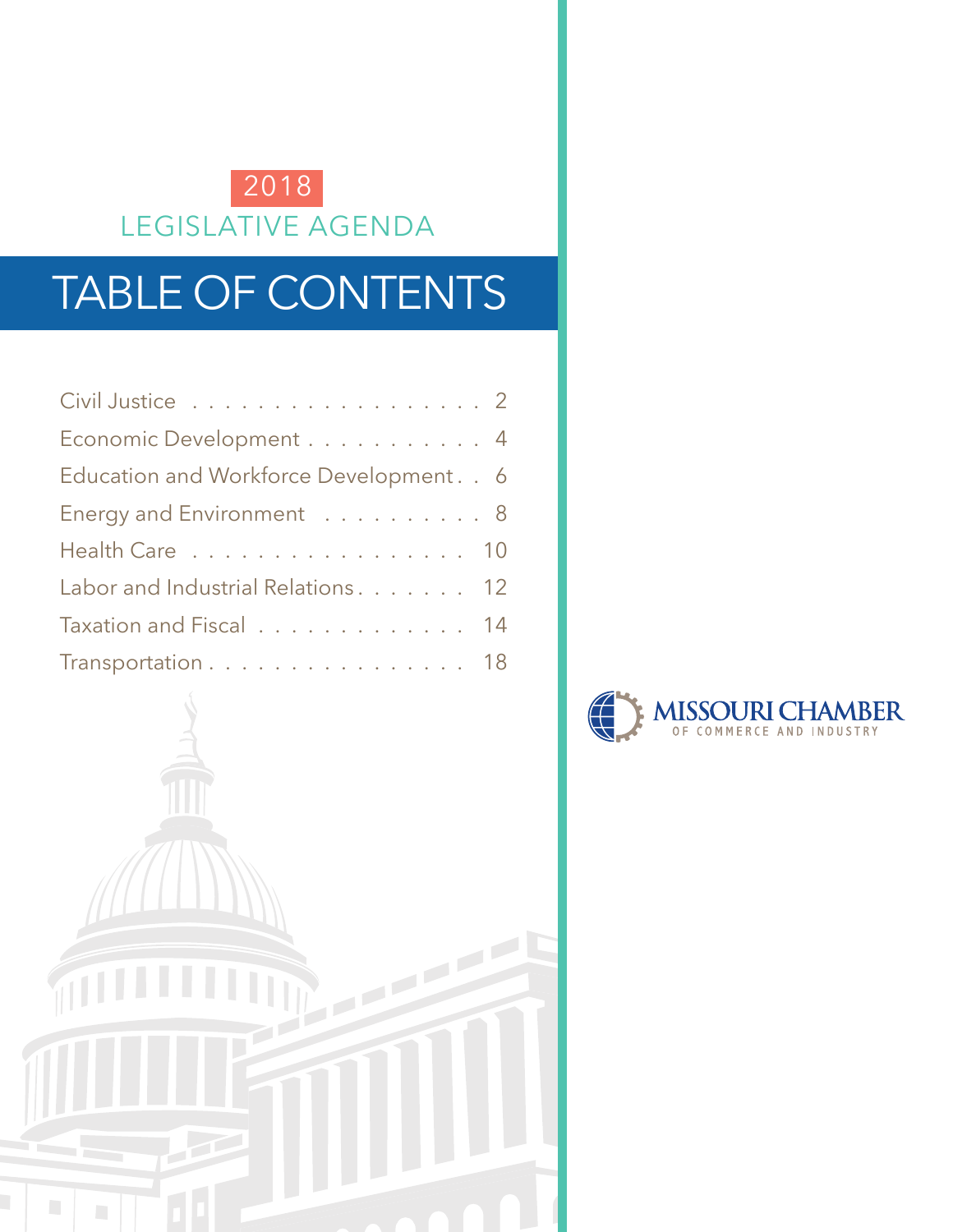# CIVIL **JUSTICE**

# 2018 Recommended Legislative Policies



#### Reinstate punitive damage caps:

The Missouri Chamber supports limiting the amount of recoverable damages in certain cases. Specifically, we advocate for the legislative action needed to place a cap on punitive damages in common law tort cases. Employers cannot grow and expand operations in Missouri with the potential for outlandish punitive damage awards in the existing Missouri judicial climate.

### Clarify venue and joinder laws:

When out-of-state plaintiffs sue Missouri businesses in Missouri for alleged torts that occurred outside the state, the venue should properly lie in the county where the companies' registered agents are located. To curb the rising instances of venue shopping in Missouri courts, the Missouri Chamber supports clarifying that venue should only be found if two or more plaintiffs can establish venue in a county separately, as if each had filed an independent cause of action in that county. The Missouri Chamber supports efforts to clarify Missouri's venue laws to ensure proper forum and prevent fraudulent misjoinder of claims.

# Eliminate joint and several liability:

Under current law, joint and several liability is applied if a defendant is 51 percent or more at fault. In such circumstances, the defendant is jointly and severally liable for the entire amount of the damages recoverable by a plaintiff. If a defendant is found to be less than 51 percent at fault, the defendant is responsible only for the percent of the damages that corresponds with that defendant's percentage of fault. The Missouri Chamber advocates for the elimination of the current joint and several liability system in favor of a fair-share system of liability in which every defendant is liable only for the amount of harm the defendant caused, based on his or her percentage of fault and considering the fault of all responsible individuals whether or not they are parties to the lawsuit.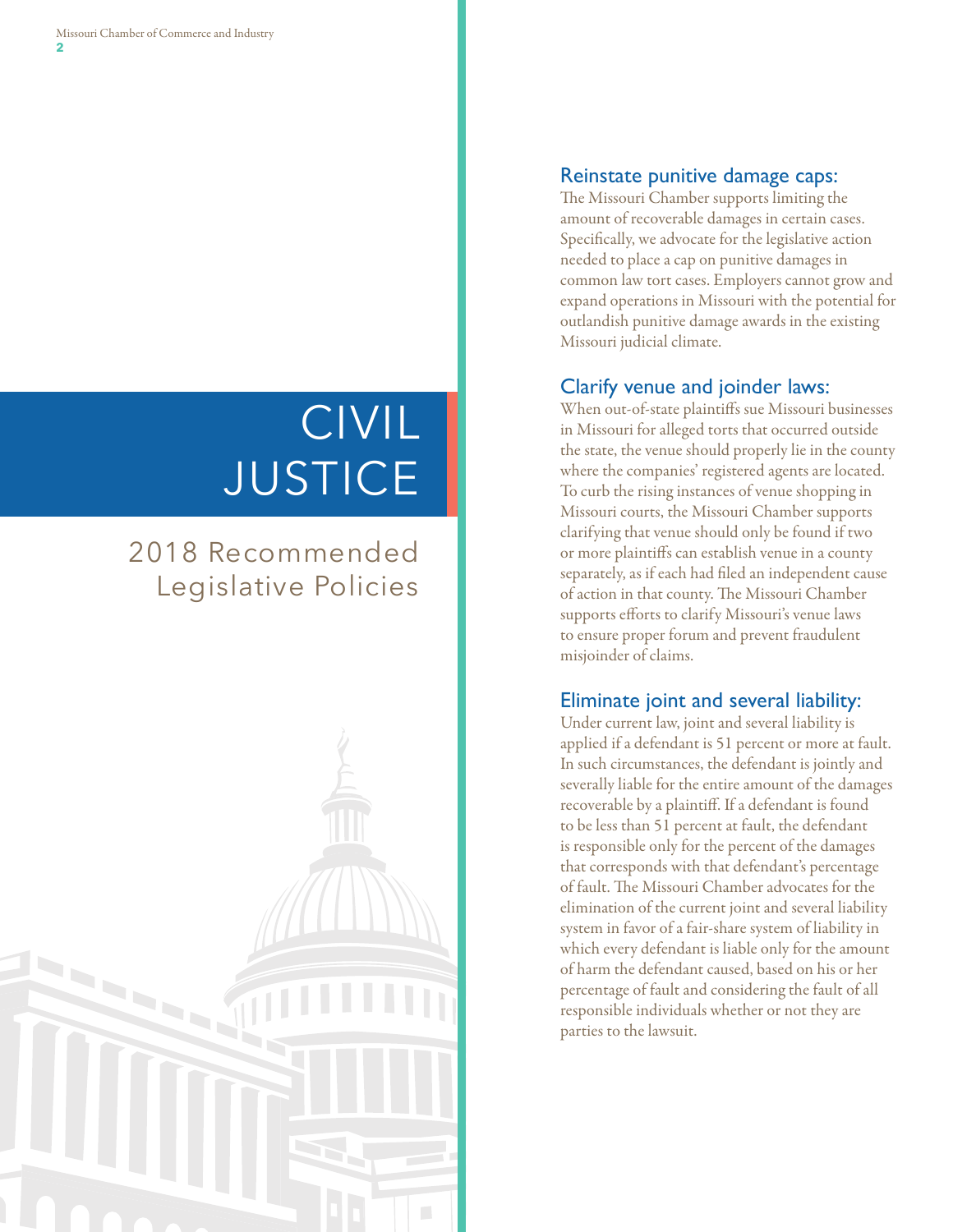# Strengthen the Missouri Merchandising Practices Act:

The Missouri Chamber supports strengthening the Missouri Merchandising Practices Act (MMPA) to reduce frivolous lawsuits by classes of individuals who suffered no actual harm. We support reforming the definition of "causation" to require showing that the purportedly deceptive act or practice caused the plaintiff to enter into the transaction and caused loss. We further support reforms to the MMPA that seek to avoid duplicative damage awards, provide fair procedures for class action lawsuits, add consistency between federal and state consumer protections, and protect the regulatory authority of other state and federal agencies.

#### Establish a statute of repose:

Businesses that put products into the stream of commerce are required to comply with contemporary regulations. Those firms should not be exposed to liability because subsequent regulatory changes implicate previously designed and produced products. The Missouri Chamber supports a reasonable statute of repose that will bar claims against manufacturers for compliant products put into commerce that are the subject of later regulatory changes.

# Curtail litigation lending:

Leveraging civil judgments as a means of financing lawsuits is damaging to Missouri's businesses, consumers and the civil justice system. Litigation lending companies prey on Missouri's most vulnerable residents by promising immediate money in exchange for an interest in any future recovery. This practice inevitably increases the duration and expense of lawsuits and often leaves plaintiffs in worse financial shape than when they started. Litigation lending activities are not well-regulated in Missouri. The Missouri Chamber supports legislation that would provide some level of consumer protection to this type of lending practice in Missouri.

# Protect employers from criminal activities of third parties:

Missouri employers continue to be subjected to unfair litigation for actions that occur on their property but are outside of their control. The Missouri Chamber supports legislation that will protect an employer from liability stemming from the actions of others when the employer has taken reasonable measures to protect invitees or when the employer has no control over the actions of the third party.

# Strengthen Missouri's employment arbitration climate:

Missouri's employers enter into arbitration agreements with employees to avoid costly litigation and resolve controversies rapidly. With skyrocketing court costs and a court system increasingly unfriendly to business, the employer community seeks an alternative and reliable dispute resolution structure. The Missouri Chamber supports proposals aimed at clarifying and strengthening Missouri's arbitration statute.

#### Increase transparency in state litigation:

Missouri law permits the attorney general to select and retain private counsel to litigate state cases. The risk of abusive and protracted litigation is high. The use of private attorneys should be as transparent and cost-effective as possible. The Missouri Chamber supports limiting the amount of contingency fees provided to third-party attorneys selected by the attorney general to ensure Missouri taxpayers receive the most value from any litigation.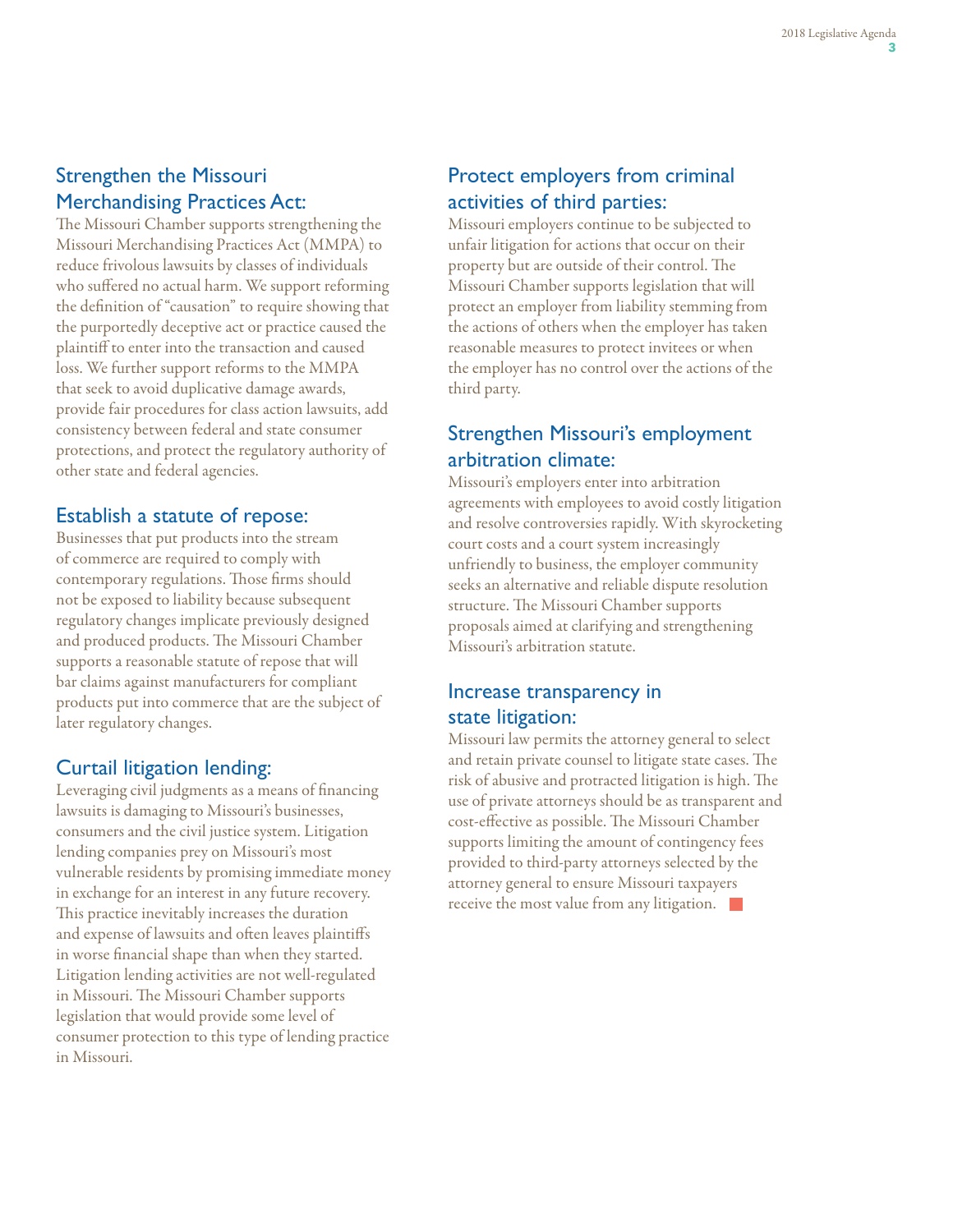# **ECONOMIC** DEVELOPMENT

# 2018 Recommended Legislative Policies



### Encourage entrepreneurial and small-business development:

The Missouri Chamber of Commerce and Industry supports enhancing the ability of entrepreneurs and small businesses in Missouri to establish and develop their businesses while providing incentives for investors. Whether it be through increasing access and improving technological advancements, providing incentives for investment in small businesses, increasing financial support for the life sciences industry, or linking venture capitalists with researchers and entrepreneurs, providing a framework to develop and cultivate these relationships is imperative to improving the overall business climate in Missouri.

• Encourage initiatives and programs that enhance entrepreneurial growth by increasing access to investors who provide for the crucial need for seed and early-stage venture capital for Missouri companies.

• Support redevelopment of the Missouri Technology Corp. (MTC) by combining significant state and private-sector investment of funds under professional financial management with a focus on startup, early-stage and growth companies.

- Support the creation of a co-investment seed capital fund and a proof-of-concept fund program to improve the conversion rate of research and development (R&D) and innovation into entrepreneurial firms and commercially viable products.
- Increase or provide full funding for rural regional development grants and the Missouri Small Business & Technology Development Centers to assist small businesses across the state with their development and growth needs.
- Support incentives for capital formation for small businesses by attracting venture and risk capital to invest in low-income, underserved or nonmetropolitan areas of the state.
- Protect small businesses and Missouri jobs from the impact of burdensome and costly regulations.
- Allow equity crowdfunding in Missouri by removing impediments for startups and small businesses seeking new capital.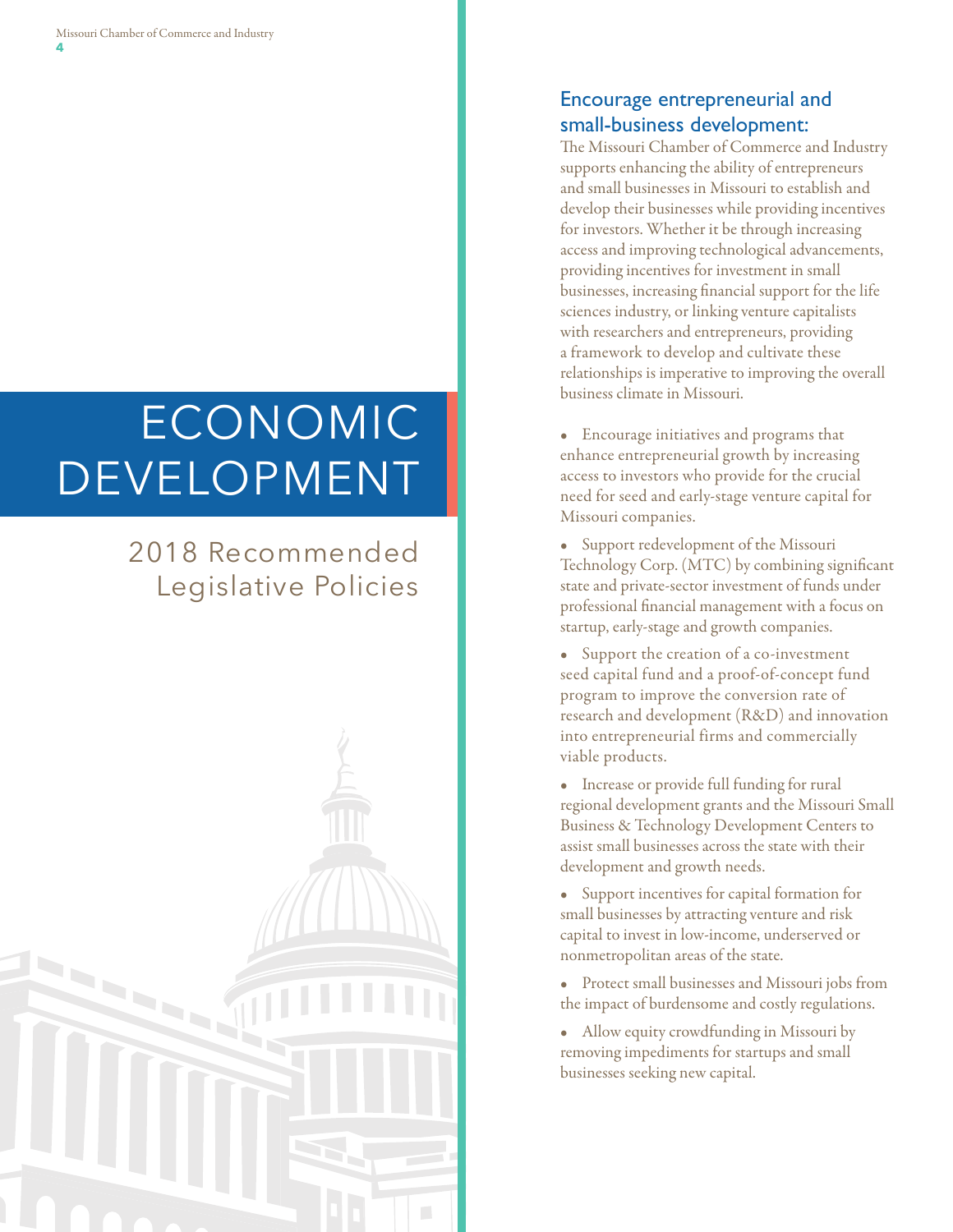#### Encourage corporate growth and attraction:

The Missouri Chamber supports improving the corporate environment and removing potential barriers facing expanding new businesses in Missouri. The following are ways to encourage and grow future business:

- Support legislative and policy incentives for R&D activity in Missouri, making the state a competitive environment for R&D investments.
- Identify economic areas of strength and through collaboration and strategic policy develop actionable plans for growth.
- Evaluate the Missouri Works Program and advocate for the availability of an adequate amount of incentives in order to meet demand and to entice economic growth.
- Enhance and simplify the optional local personal property tax abatement process beyond the Chapter 100 bond process.
- Fully restore funding for Missouri Partnership to attract new companies and help advance Missouri's standing as an industrial leader.

• Support the modernization of the Community Improvement District Act to allow the utilization of new financing mechanisms offered for the program.

#### Deploy broadband throughout the state:

The Missouri Chamber supports providing incentives for broadband providers to invest in expanding access to high-speed internet in Missouri's high-cost, uneconomic rural areas and eliminating barriers that hinder further broadband deployment. Advances in broadband infrastructure will improve educational outcomes for students and accelerate growth in the state while having a positive impact on many sectors of the economy, such as health care, manufacturing, transportation, small business and agriculture.

### Protect and encourage job-training funding:

Job-training funding aids in the attraction of new businesses and the expansion and retention of existing businesses. Each year the program is overprescribed and underfunded. The Missouri Chamber will continue to protect and encourage successful job-training programs that enhance

workforce skills and attract and retain employers and working families in our state. The Missouri Chamber will also advocate for additional state appropriations for job-training funding opportunities.

#### Improve dynamic fiscal note scoring:

The Missouri Chamber supports development of a comprehensive fiscal note process that accurately measures the total fiscal impact of proposed legislation, including accounting of the revenue gains from proposed economic development and financial incentives programs.

#### Promote international trade:

The Missouri Chamber supports capitalizing on Missouri's existing resources and infrastructure to develop programs and institutions to promote Missouri in international markets.

#### Analyze and reform economic development incentives:

The Missouri Chamber strongly supports economic development incentives as critical tools in attracting new businesses, encouraging expansion of existing businesses, creating jobs and stimulating private investment. Programs with a positive return on investment benefit not only the state's overall economy but also programs funded by the General Revenue Fund. The Missouri Chamber supports a thorough cost-benefit analysis of economic development incentives that includes reviewing the goals of the programs, ensuring transparency for taxpayers and providing consistent reporting of the performance of tax credits.

The Chamber opposes any effort to postpone or deny redemptions of tax credits already authorized or issued, to subject economic development incentives to the annual appropriation process, or to block noncontroversial economic development legislation from passing because of disagreements on tax credit reform.

#### Promote tourism programs and protect tourism funding:

Promotion of Missouri as a tourism destination should continue to be a priority for this state, as it is an important economic development driver. The Missouri Chamber will promote, protect and advocate for preservation of funding to enhance Missouri's travel and tourism industry.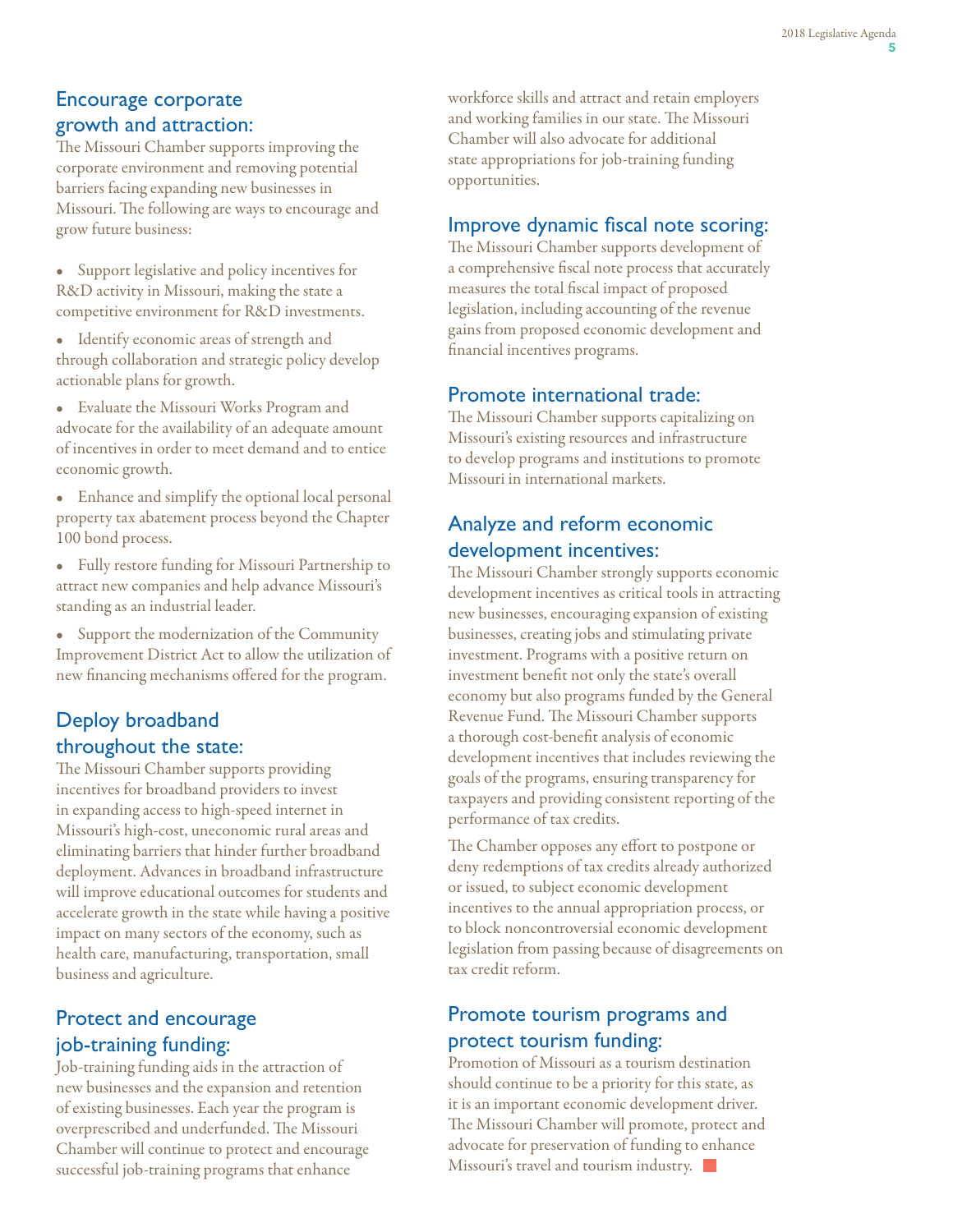Missouri Chamber of Commerce and Industry **6**

# EDUCATION AND **WORKFORCE** DEVELOPMENT

2018 Recommended Legislative Policies

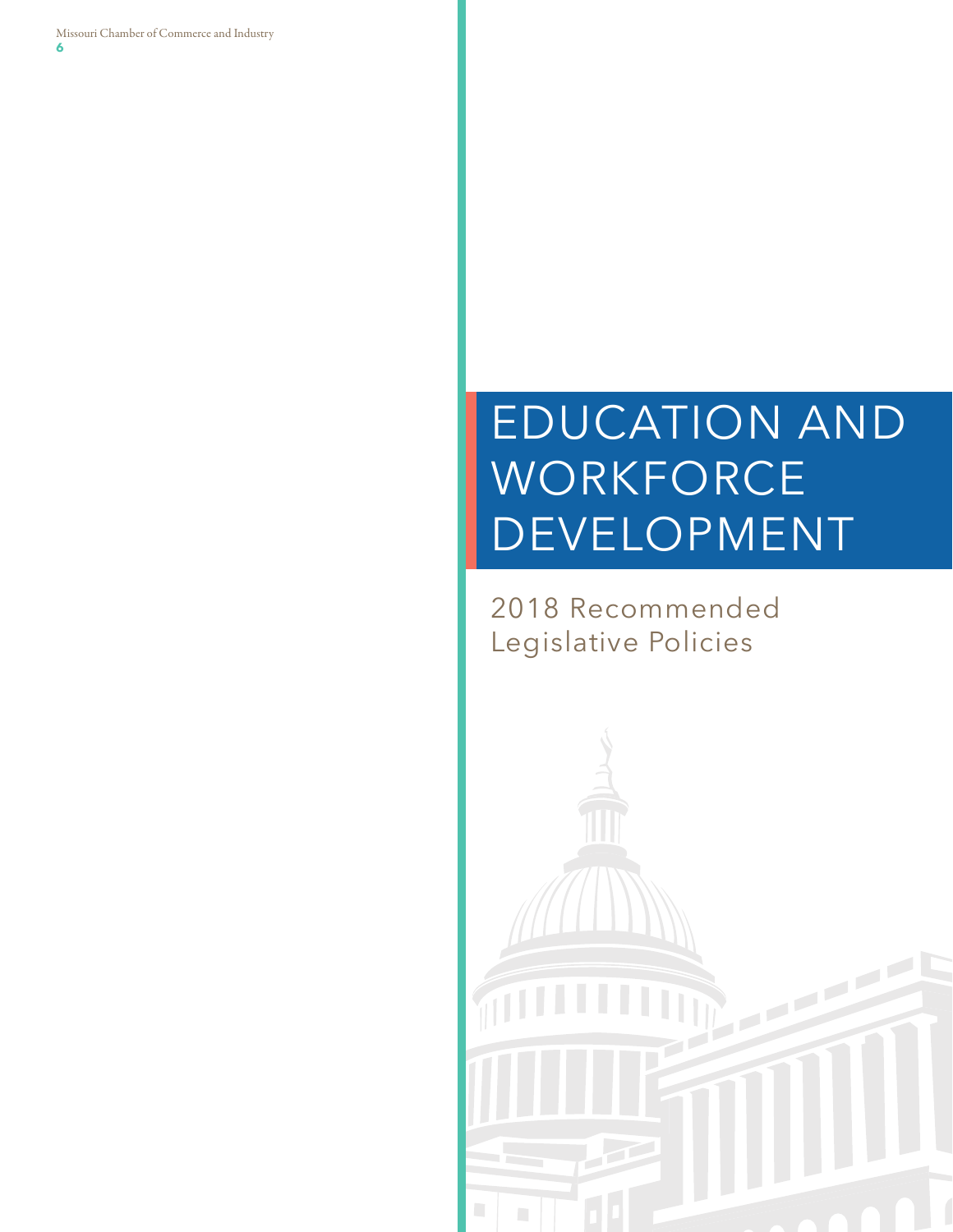#### Adequately support all levels of education:

The Missouri Chamber supports efforts to provide every Missouri child with access to a top-notch education and workforce training. We support efforts to adequately fund all levels of education from pre-K to postsecondary. We oppose further cuts to higher education funding and support working toward restoring funding levels from the cuts made in previous years. We support full funding and allocation of resources for innovative programs and those with a proven track record of success, including adequate broadband internet access for all Missouri students. We believe that well-educated, competent and capable students are the key to Missouri's long-term economic health and competitiveness.

# Expand business-education partnership initiatives:

The Missouri Chamber supports engaging businesses in the process of educating and training Missouri's students. We support initiatives to incentivize programs that partner schools with businesses to produce learning experiences that educate the workforce of tomorrow, especially in high-demand jobs. We support policies that help streamline the process for experienced professionals and business leaders to obtain certification for teaching.

#### Adequately fund infrastructure:

The Missouri Chamber recognizes that an aging and failing infrastructure is detrimental to the process of successfully educating Missouri's students. We support efforts to provide adequate funding for education infrastructure maintenance and improvements. We oppose gubernatorial withholding of appropriated funds. We support initiatives aimed at updating and modernizing Missouri's educational institutions both structurally and within the classroom.

#### Improve workforce readiness:

A well-educated and capable workforce is imperative to Missouri's economic success. The Missouri Chamber supports a broad-spectrum approach to educating and training Missouri's students and workers. We encourage legislative and regulatory efforts to support computer science education including allocating funding, establishing rigorous K-12 computer science standards and ensuring that all students have access to computer science courses. STEM programming, virtual classrooms, rigorous academic standards, a reduced need for remediation in postsecondary education and the workforce, the inclusion of business leaders in the classroom, worker training, and certification programs are also important tools for Missouri.

# Support broad-based public education reform:

The Missouri Chamber believes that market forces and individual merit will produce better educational results. We support broad-based education reform efforts including eliminating the state-imposed teacher tenure system, instituting merit-based pay for teachers and improving school choice options for all Missouri students.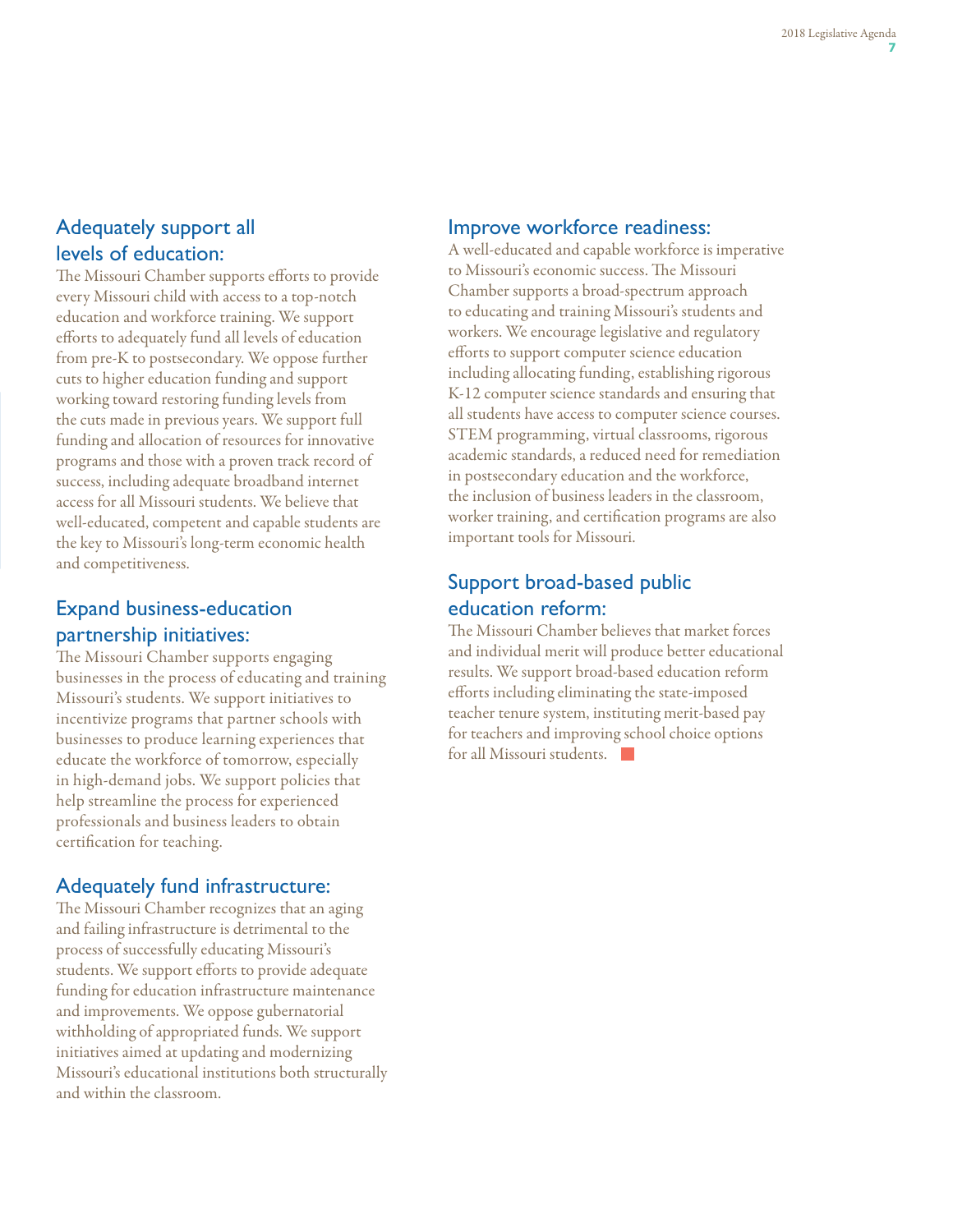# ENERGY AND ENVIRONMENT

# 2018 Recommended Legislative Policies



# Repeal, delay or reform the federal greenhouse gas rule:

The Missouri Chamber opposes the Environmental Protection Agency's Clean Power Plan (CPP). The CPP is an overly intrusive, unduly burdensome and prohibitively expensive regulation that will have virtually no impact on its stated goal of reducing global carbon emissions. If the plan is implemented, Missouri's businesses, industries and consumers will be shouldered with billions of dollars in additional and unnecessary costs coupled with expected decreased reliability of available power. The Missouri Chamber supports efforts to repeal, delay or reform the rule and will closely monitor the EPA's interpretation of its authority under the Clean Air Act.

# Promote a responsible approach to regulation:

The Missouri Chamber supports a balanced and reasonable approach to environmental and energy regulation or plans that do not stifle innovation and economic growth or add unnecessary and burdensome costs to Missouri's businesses. The Missouri Chamber opposes environmental regulations and policies for air, water and waste that unduly raise costs for businesses or jeopardize the creation, retention or growth of Missouri jobs.

# Implement responsible water quality standards and support Missouri solutions:

The Missouri Chamber supports responsible implementation of the Clean Water Act and the Safe Drinking Water Act without the creation of financial hardships for Missouri businesses. We oppose unilateral actions by the EPA and believe that Missourians know what is best for our state. We encourage and support efforts that enable the Missouri Department of Natural Resources (MDNR) to exercise the full power of its delegated authority to create workable state plans that hold entities accountable and ensure all Missourians have access to safe, reliable and affordable water and wastewater service.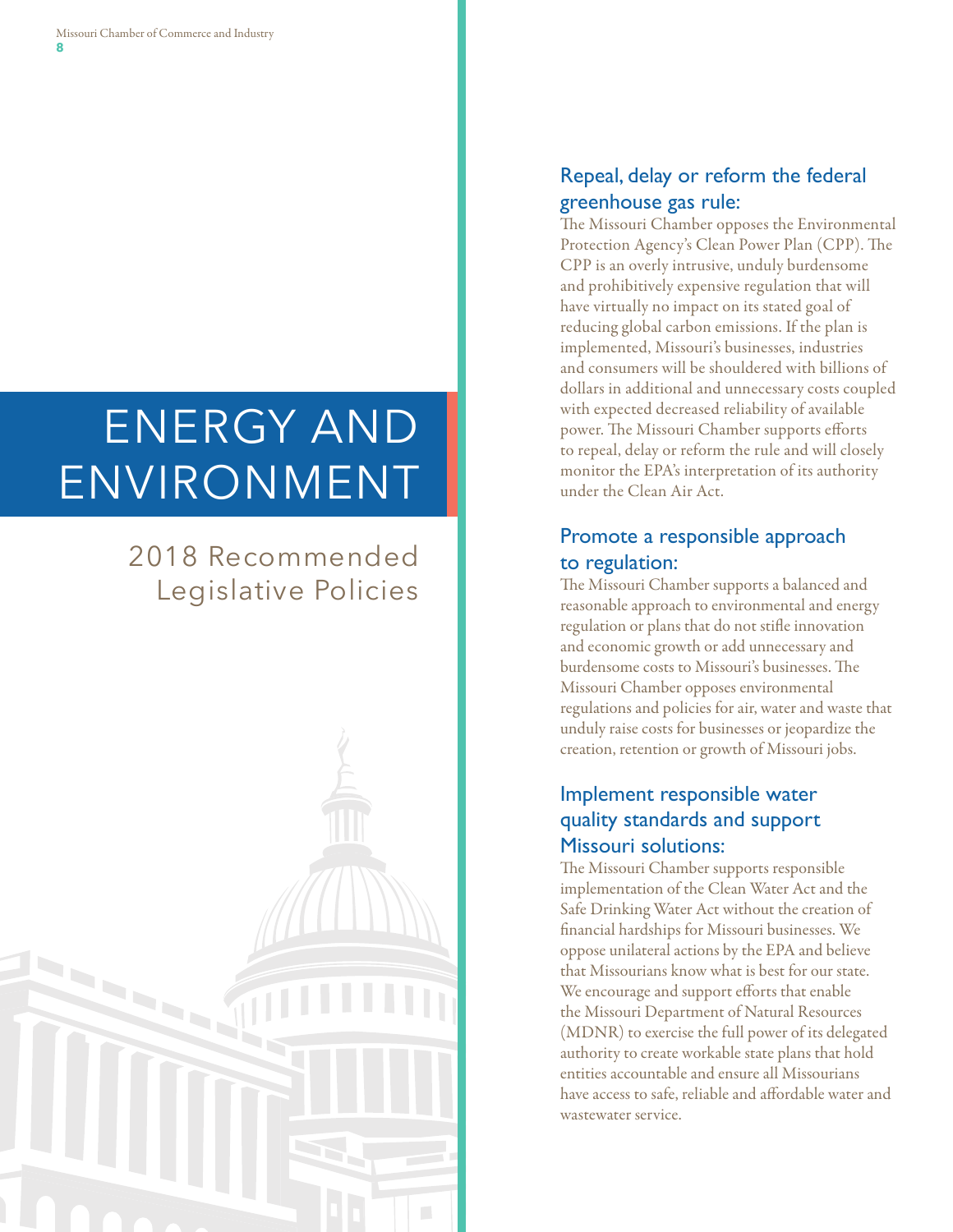## Enforce existing renewable energy standards:

The Missouri Chamber supports clarifying Proposition C to effectuate voter intent of setting minimum levels of renewable energy to be used by investor-owned utilities while ensuring electric rates will not increase more than 1 percent as a result of this mandate.

## Implement the Keystone XL and other interstate pipelines:

The Missouri Chamber supports approval and implementation of interstate pipeline projects that will create and support thousands of construction and manufacturing jobs in the U.S. and Missouri. These projects will also provide numerous economic benefits to Missouri employers participating in the construction of the pipelines or the materials supply chain. We believe implementation of these projects will also aid in U.S. energy security and independence by shifting U.S. sourcing of oil to conflict-free and stable economic zones.

### Oppose proposed continuing authority rule:

The Missouri Clean Water Commission recently rejected a water permit issued by MDNR because it failed to require the applicant to provide financial information that demonstrates it can operate and maintain the facility. Now MDNR is in the process of developing a proposed rule that could include a new financial disclosure requirement for all Clean Water Commission permitted facilities. Unlike for other sectors (municipals, domestic wastewater treatment), this information is not needed and could potentially discourage new businesses. The Missouri Chamber opposes the proposed continuing authority rule and supports letting Missouri businesses continue to seek and obtain permits without unneeded regulatory requirements.

### Support reasonable and consistent taxation of utilities:

The Missouri Chamber supports state and local utility tax policy that's fair, consistent and equitable for all utility consumers and jurisdictions.

#### Protect Missouri's environment by supporting state regulation of coal combustion residuals (CCR):

Missouri's energy providers safely store CCR in our state today. Under federal regulations, CCR ash ponds are expected to close, with ongoing storage of CCR occurring in landfills. Congress recently passed legislation authorizing states to develop and implement their own CCR regulatory programs based on site-specific conditions rather than a onesize-fits-all federal approach. Once approved, the state program would replace federal requirements. Missouri regulators have the experience and knowledge to regulate the closure of ash ponds located within the state and to provide appropriate protection for our state's environment. The Missouri Chamber supports legislation authorizing a state plan that enables MDNR to create a program to oversee surface impoundment closures, update landfill regulations to meet federal criteria, approve risk-based and alternative groundwater criteria, and establish a fee authority to fund resource needs.

# Ensure Missouri has reliable, secure and competitively priced energy:

The Missouri Chamber recognizes the advantage of affordable and reliable energy in retaining businesses and attracting others to our state. We will support efforts and work with business leaders, utility providers and community leaders to drive a collaborative, long-term solution to address Missouri's aging infrastructure while ensuring continued reliable energy at predictable and competitive rates for consumers.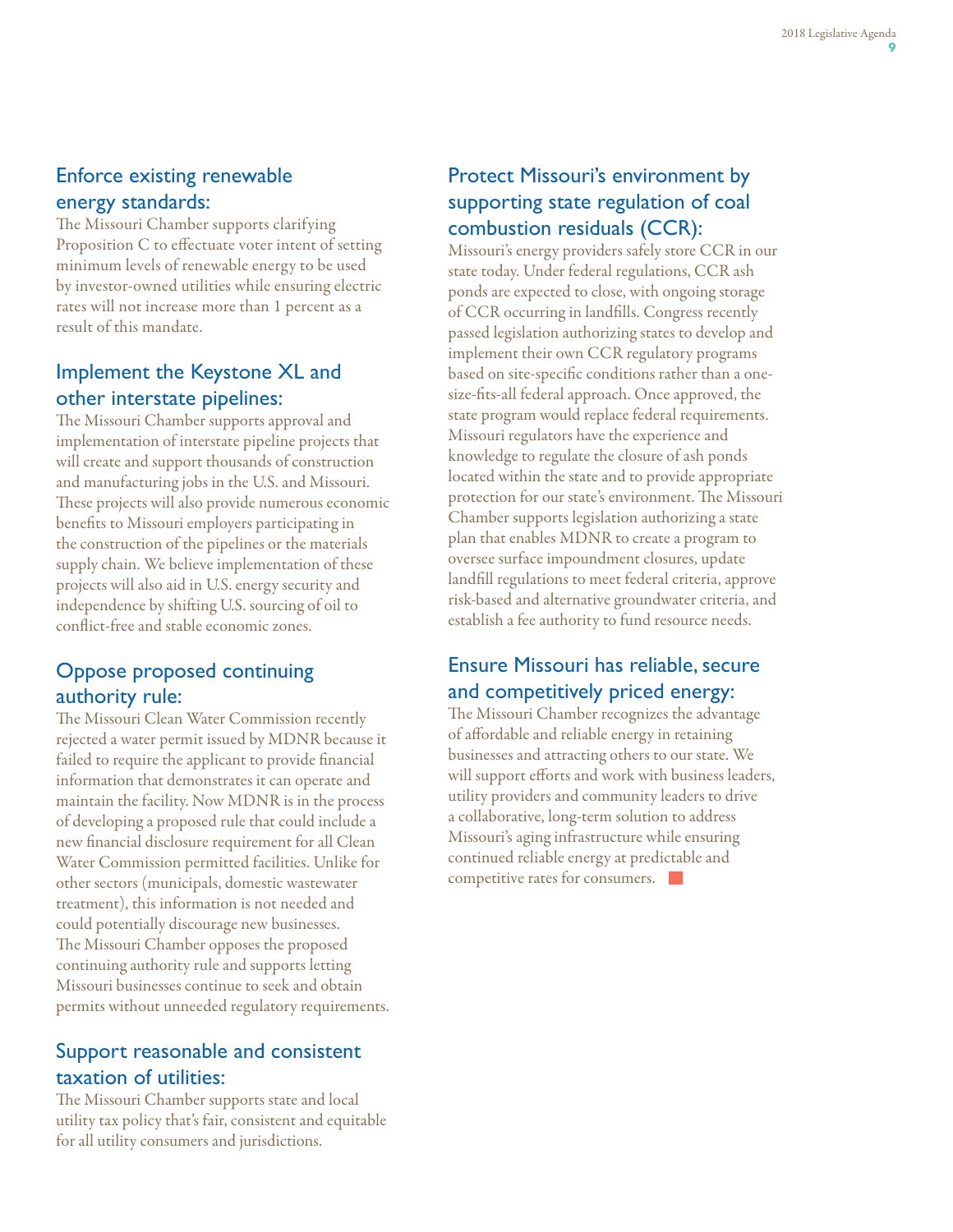# HEALTH CARE

# 2018 Recommended Legislative Policies



# Create a prescription drug monitoring program:

To reduce the cost associated with prescription drugs, the Missouri Chamber supports the creation of a prescription drug monitoring program. Missouri is the only state in the nation that has not passed this type of legislation. Prescription drug abuse and diversion increases the costs associated with prescription medications. A monitoring program would reduce prescription drug abuse and provide a means of oversight to ensure that Missouri employers are not paying for abuse of prescription drugs.

# Retain federal tax paid by Missouri employers and employees:

The Missouri Chamber does not support federal mandates in the health care system. We recognize we are at a time of change and need to be mindful of opportunities provided by the potential modification or replacement of the Affordable Care Act. The Missouri Chamber recognizes the need for the state to leverage state and federal investment to maximize the quality of health care, improve the health of populations and reduce the per capita costs of health care for the benefit of residents, employers and sponsored populations.

### Oppose federal restrictions on states' use of provider assessments:

Missouri should have the opportunity to choose how to fund its health care system. In Missouri, as well as 48 other states and the District of Columbia, provider assessments have become a positive investment in health care coverage. Billions of dollars are at stake, and tens of thousands of employees depend on this funding mechanism to ensure quality care and to support the workforce that provides it. While true entitlement reform may be one measure toward future fiscal success, it is not wise to drastically cut the utilization cap for provider assessments, which would shift this cost to the states and private employers while disproportionately impacting Missourians. Such proposals will cause severe job loss and affect the quality and delivery of health care in Missouri.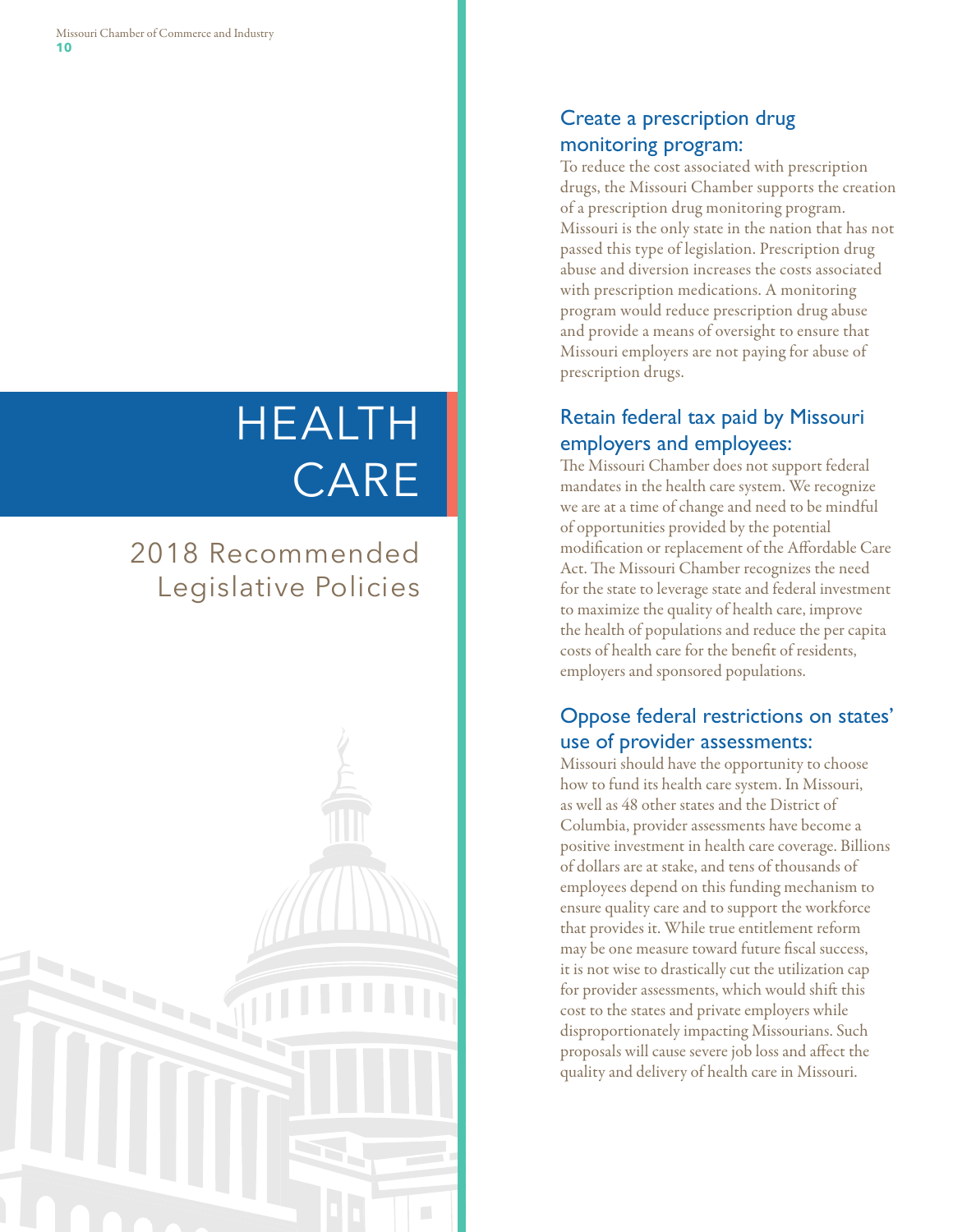# Prevent pseudoephedrine (PSE) from becoming prescription-only and continue using the real-time electronic tracking system (NPLEx):

Some criminals use PSE to make methamphetamine. However, law-abiding residents in Missouri should not be punished by being forced to pay for a physician visit to purchase PSE. PSE was approved by the FDA as a safe and effective nonprescription drug. The real-time electronic tracking system provides law enforcement with an effective tool to track criminals and still allow legitimate patients to get PSE without a prescription. Making PSE prescription-only will also add to the health care costs of employers. Therefore, we support the current system of electronic tracking.

# Limit government-mandated health care benefits:

Each year numerous legislative proposals that would mandate coverage for certain health care benefits are filed. While some may be well-intended, these mandates can drive up the cost of health care, potentially forcing some employers out of the health insurance market. The Missouri Chamber opposes health care benefit mandates and provider mandates. Where mandates are unavoidable or otherwise imposed, the Missouri Chamber supports efforts to couple those mandates with genuine, meaningful reforms that decrease costs and eliminate waste. We further encourage the review of existing mandates.

### Implement health information technology:

The Missouri Chamber encourages the development and usage of health information technology to allow the delivery of health care services to be less costly and more efficient. Such a system will allow information concerning a patient's health history to be readily available and will assist in reducing the number of incidents of health service waste, errors, fraud and abuse. Accessibility will also lead to increased responsibility of individual health decisions. Individual patients should also have access to and personal ownership of their health-related data in electronic format, and at no time should this information be used for marketing purposes.

# Expand health care consumer education and meaningful transparency:

The Missouri Chamber will work to ensure that health care consumers can readily access health education and consumer information so they can evaluate and compare the pricing and quality of health care services and health insurance products in order to make informed decisions.

# Educate, train and retain quality health care providers and provide improved access for all Missourians:

Like many states, Missouri is facing a chronic shortage of quality health care providers, particularly in rural communities. The Missouri Chamber supports efforts to recruit, educate, train and retain quality health care providers in Missouri.

# Implement a voluntary prescription drug take-back program:

The Missouri Chamber supports the creation and implementation of a voluntary program for the safe and effective disposal of prescription drugs. Mandated drug take-back programs established by counties and municipalities would create an inconsistent and ineffective means of disposing of prescription drugs. A voluntary safe disposal program coupled with an educational component to inform consumers about the resources available to them is the most effective means of removing unused prescription drugs from our streets. The Missouri Chamber supports a voluntary program that would pre-empt any locally mandated requirements on sellers and manufacturers.

# Support reauthorization of the FRA:

The Missouri Chamber supports the reauthorization of Missouri's Federal Reimbursement Allowance. This important public/private partnership serves as one of the top sources of revenue for the state, allowing Missouri to receive billions in matching federal funds, and frees up general revenue to be spent on other important state priorities. Without its reauthorization, Missouri will face an insurmountable budget hole that will devastate the state's financial outlook, severely impact the delivery of quality health care and slow any economic development. The Missouri Chamber encourages the swift reauthorization of Missouri's Federal Reimbursement Allowance program.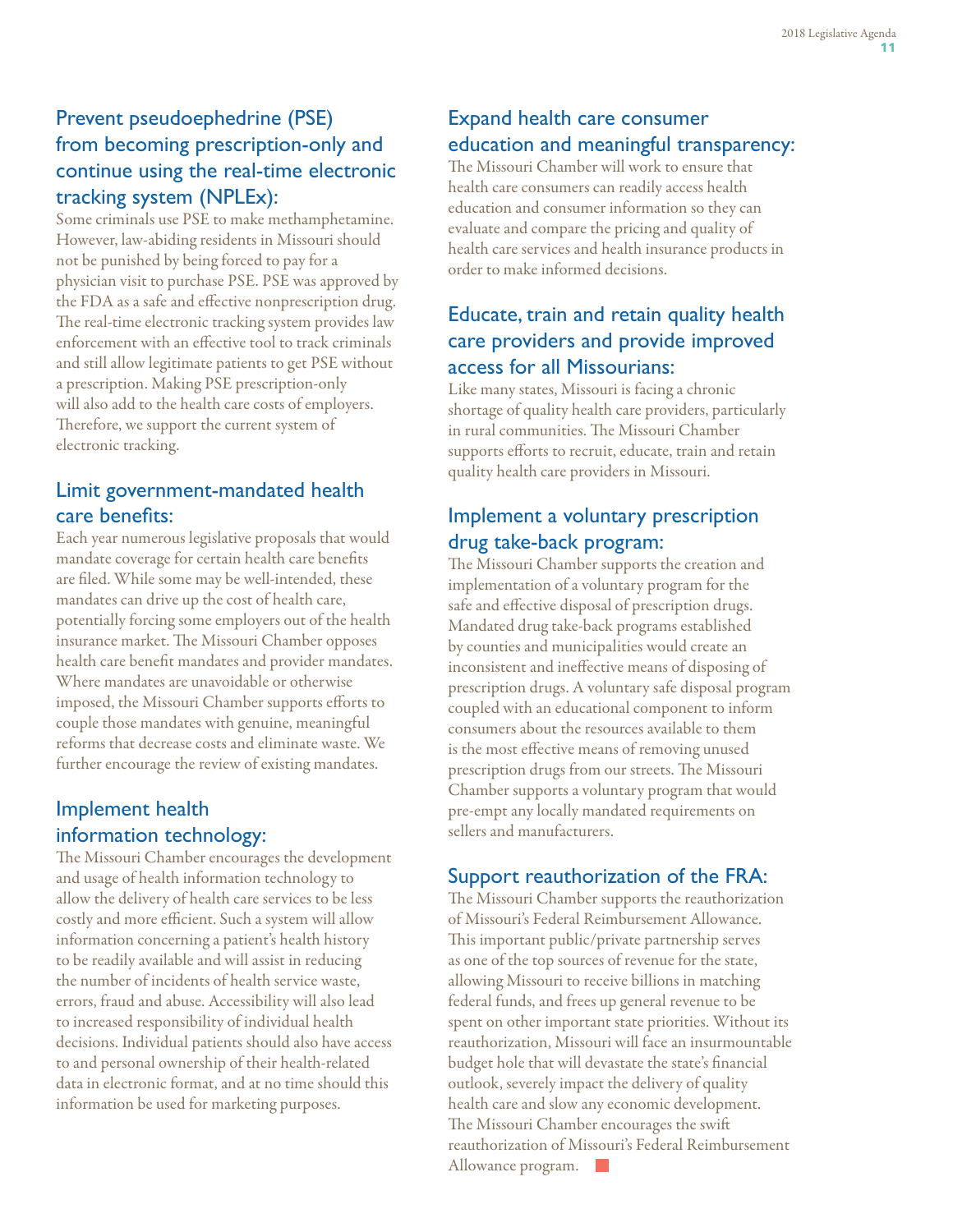# LABOR AND INDUSTRIAL RELATIONS

# 2018 Recommended Legislative Policies



# Preserve right-to-work legislation:

Legislators passed, and the governor signed, rightto-work legislation in 2017. However, labor unions gathered signatures to put the question of whether Missouri should continue to be a right-to-work state to the voters. In addition, several initiative petitions that seek to ban right-to-work in the Missouri Constitution are being circulated. The Missouri Chamber continues to support right-to-work because employees should not be compelled to join a labor union or pay labor union dues as a condition of employment. The majority of Missouri's neighboring states have implemented right-to-work legislation, and the Chamber supports preserving right-to-work in Missouri.

# Protect and strengthen workers' compensation reforms:

The workers' compensation system serves as a mechanism to ensure employees are fairly and quickly compensated for workplace injuries. The Missouri Chamber supports reforms to the system to help reduce workers' compensation insurance rates. These reforms should include proper validation of all claims and fairness in the system.

#### Reform unemployment insurance:

Missouri's fiscally unstable unemployment compensation system operates as a hindrance to economic growth. During the recession, Missouri took on huge amounts of debt from the federal government to fund the system. Employers paid expensive penalties to repay the federal government, which resulted in additional costs to employers. Also, the legal framework by which employees become eligible for unemployment compensation is fraught with pitfalls and case law holdings, which contribute to added costs for employers. The legal framework to qualify for unemployment should be modified, and the state of Missouri should seek methods of repayment that are less costly than the present penalty model used against today's employers. The Missouri Chamber was the lead advocate for legislation passed in 2014 and 2015 to fix the state's unemployment insurance system only to have the measure struck down by the governor's veto. In 2015, the legislature overrode the governor's veto of this reform only to have the Supreme Court strike down the law based on procedural grounds. The Missouri Chamber supports enacting these changes in 2018.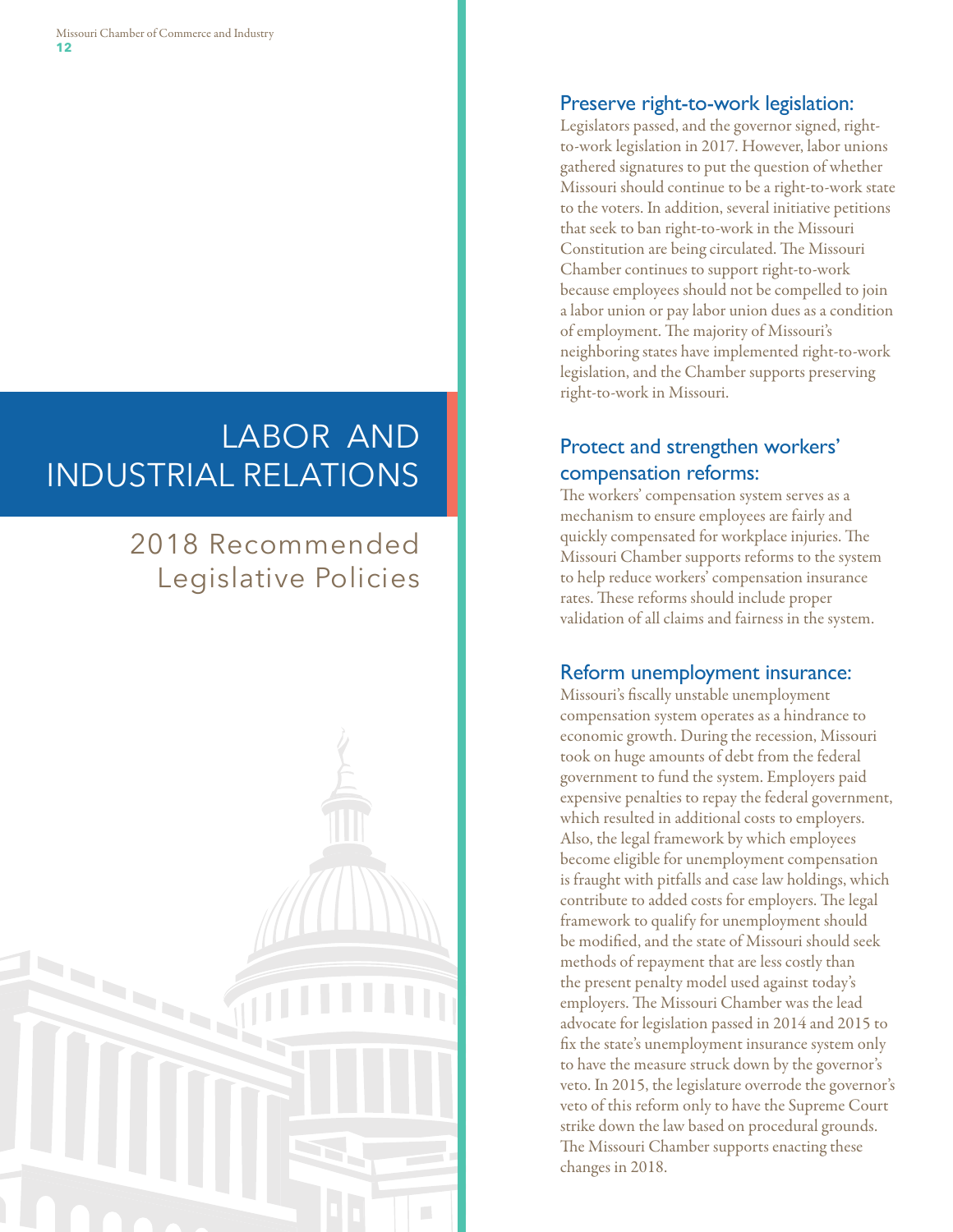#### Implement paycheck protection legislation:

Employees should not be forced to forfeit a portion of their paychecks for political causes that they may not support. The Missouri Chamber supports paycheck protection legislation that would require labor unions to give employees an opportunity each year to opt out of contributing a portion of their wages to union political activities.

#### Reform Missouri's prevailing wage law:

Prevailing wage laws add unnecessary costs to taxpayer-funded construction projects. Employers who do not comply with prevailing wage laws can be prosecuted and heavily fined. The system by which the prevailing wage is reviewed, calculated and enforced must be reformed. Also, the definition of work covered by prevailing wage laws does not include maintenance. The Missouri Chamber should work to amend the law to ensure that prevailing wages are not required for maintenance work.

# Protect employers from unfair and harmful workplace rules and mandates:

The Missouri Chamber will work to educate Missouri employers and protect them from unfair workplace rules and mandates that may burden or cause harm to an employer's ability to attract and retain jobs. The Missouri Chamber will protect against federal and state workplace rules and mandates such as exposing employers to new liabilities based on how they classify their employees, expanding FMLA or adding new classes that do not exist in federal law, raising the minimum wage, and placing additional regulations upon an employer during the hiring process.

#### Protect the secret-ballot election process and oppose "quickie" union elections:

The Missouri Chamber supports upholding the right of Missourians to vote by a secret ballot and ultimately wants to protect Missouri workers so they may continue to have a voice to exercise in private during the employee representation process. The Missouri Chamber will work to protect employers and employees against the impact of the Employee Free Choice Act (aka "card check") at the federal level. The passage of this federal act would effectively eliminate the proven practice of holding free and fair secret-ballot elections by allowing unions to collect employee signatures in public through a "card check" process.

#### Reform the state's immigration policy:

The Missouri Chamber supports legislation that would provide an incentive for Missouri businesses to use E-Verify by providing the employer with an absolute bar from any state liability regarding the hiring of an employee if the employee provided false or misleading information regarding eligibility to work in the U.S. and only if the employer knowingly hired an undocumented alien.

# Reform the workers' compensation administrative law judge selection process:

Too often, Missouri employers feel the scales of justice are tipped against them in a workers' compensation administrative hearing. The Missouri Chamber supports legislative efforts to inject fairness and accountability into the selection and retention of workers' compensation law judges.

#### Provide state-level safeguards for joint employers:

A recent National Labor Relations Board decision unraveled decades of precedent relating to joint employer liability at the federal level. The Missouri Chamber supports legislation to protect franchisors from unwarranted lawsuits and clarify the employment relationship between a franchisor and franchisee in state-level disputes.

#### Strengthen employers' property rights:

Cybersecurity is of the utmost importance in the information age, creating new challenges for employers throughout the world. In an effort to stay ahead of the curve, the Missouri Chamber supports efforts to strengthen civil penalties against employees who illegally obtain and disclose an employer's proprietary information.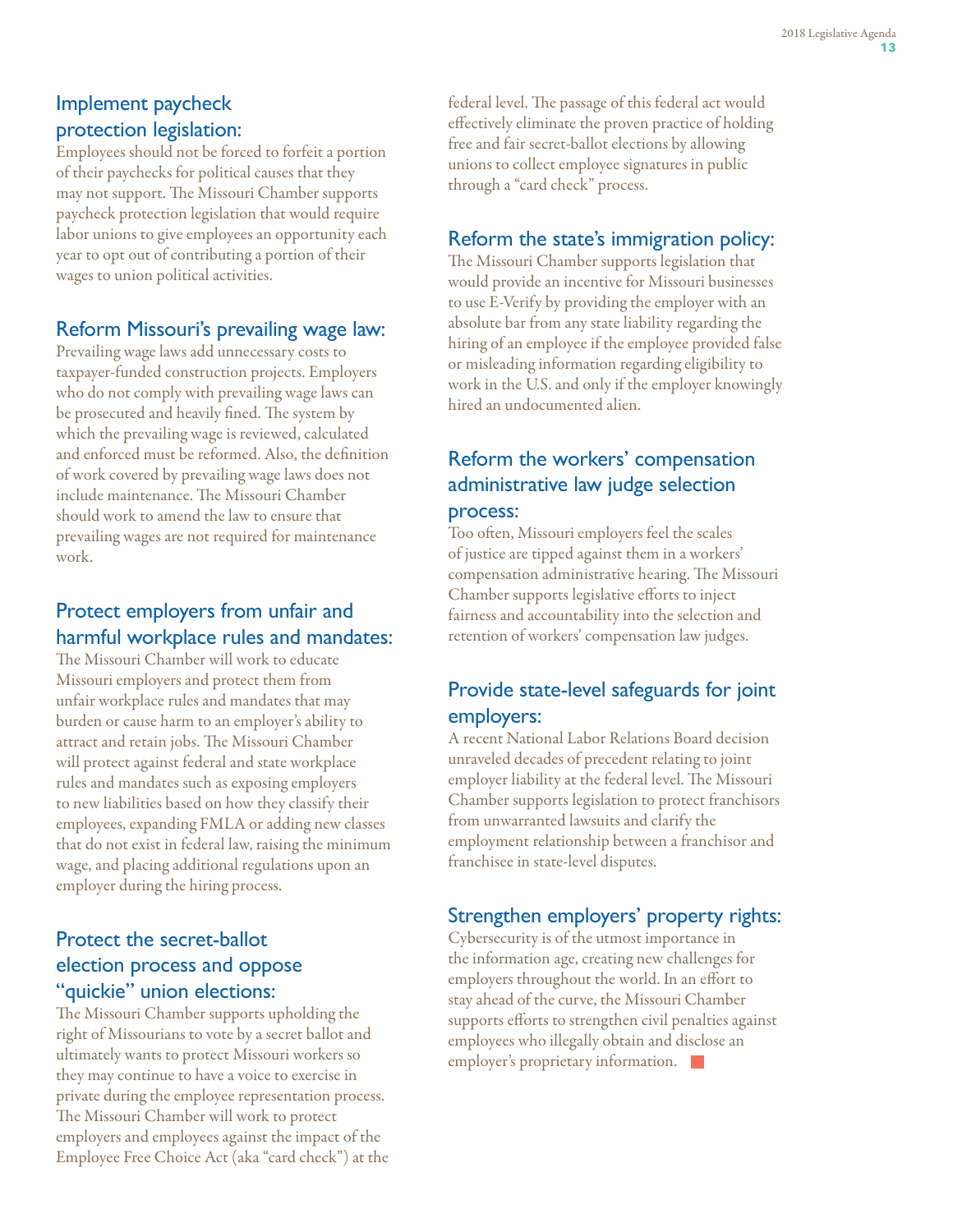# TAXATION & FISCAL POLICY

# 2018 Recommended Legislative Policies



#### Reform tax policy:

The Missouri Chamber supports efforts in the General Assembly to enact meaningful, comprehensive reform in Missouri's tax system. We strongly believe that any tax reform, whether in the realm of corporate/individual income taxes, real/ personal property taxes or sales/use taxes, should achieve the following objectives:

- Provide revenue neutrality: Tax reform should not be used, directly or indirectly, to increase state tax revenues, whether in short-term or long-range projections.
- Eliminate/avoid double taxation: Double taxation occurs when the same economic activity is used as a measure for more than one taxable event. Any revision to the tax code should avoid even the risk of double taxation.

• Minimize shifting the ultimate tax burden: Tax reform can shift the economic burden from one group of taxpayers to another. Any proposed tax reform should avoid economic burden shifts among groups of taxpayers to the greatest extent possible. When economic burden shifts cannot be avoided to achieve other goals (such as equity or neutrality), they should be made gradually over an extended period of time.

• Provide horizontal equity: Horizontal equalization is the practice of treating taxpayers of similar incomes but differing circumstances in a similar way by making modest alterations to the tax code to account for such disparities. Horizontal equity assists economic growth by minimizing the impact of the tax code on business decisions, thereby promoting a free marketplace. Horizontal equity should be considered with regard to any tax reform proposal.

• Provide administrative simplicity: Administrative complexity causes economic losses because businesses are required to spend additional resources just to comply with the tax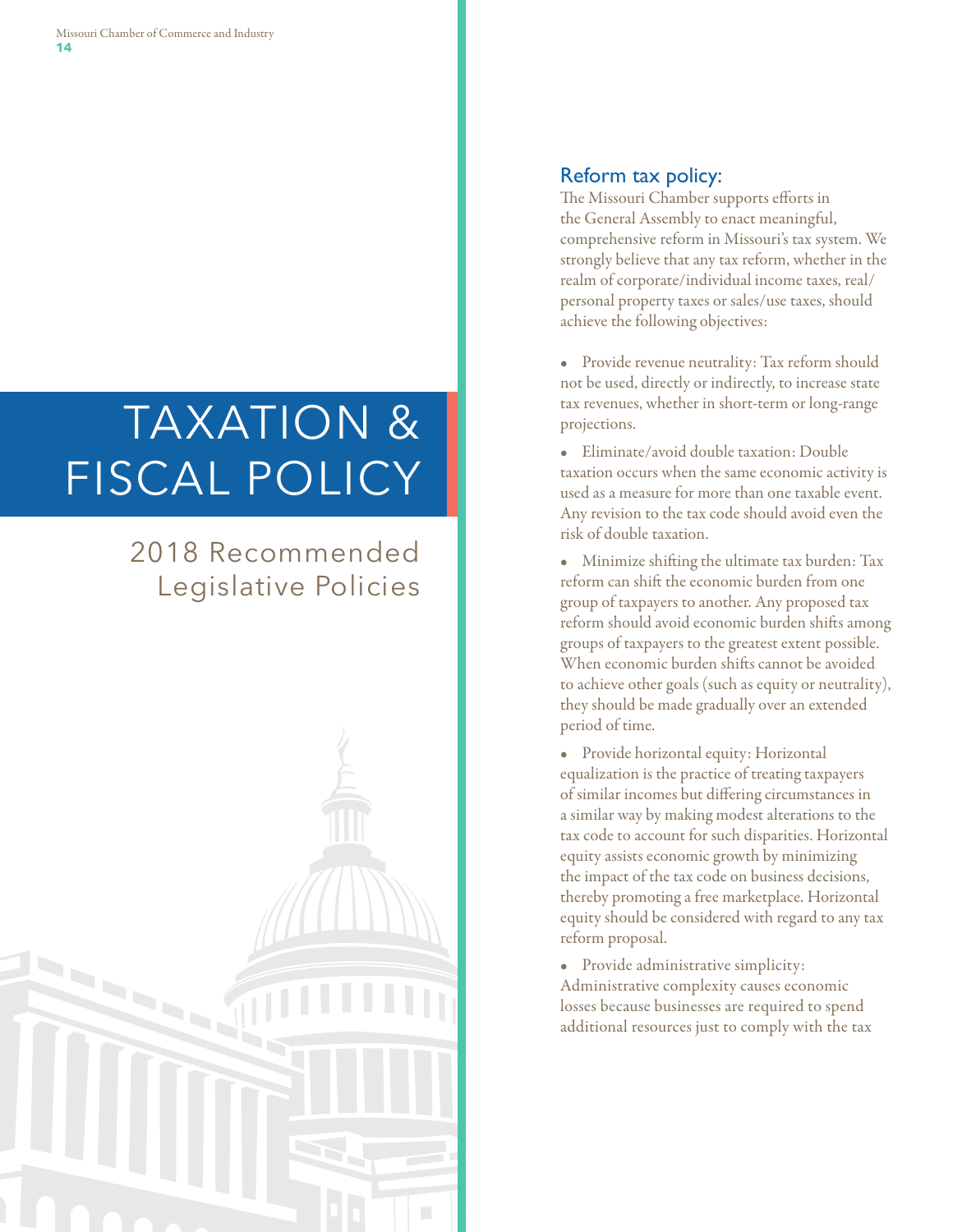code. Administrative complexity also reduces the efficiency of a tax system by making the state spend additional resources to process the more complicated tax returns and reduces the state's revenue collections because taxpayers are unable to fully comply with the increased administrative burdens. Reform should always have the objective of moving toward a tax code that caters to administrative simplicity in order to avoid economic loss and increase the tax system's efficiency.

• Provide a broad base: A broad tax base encourages economic growth by minimizing the tax burden on any one specific group of taxpayers and lowering the tax burdens of all taxpayers by spreading the tax burden among more taxpayers. Each tax reform measure should have the goal of moving toward the broadest possible tax base.

• Promote business activity in Missouri: The current Missouri tax code encourages business activity in Missouri by providing multistate taxpayers with a choice among apportioning their income using the business transaction single-salesfactor apportionment method, the pure singlesales-factor apportionment method or the threefactor apportionment method. All apportionment methods should be preserved, or, if modified, any changes should serve only to further encourage business activity in Missouri.

• Eliminate multiple fees and surcharges: Missouri's businesses are faced with a myriad of state and local fees and surcharges, including access fees, license fees, business license taxes, unemployment insurance fees and surcharges, and workers' compensation fees. Missouri has a duty to reduce the number and dollar amount of these fees and surcharges in addition to its duty to minimize the overall tax burden imposed on its residents. A burdensomely high effective state tax rate can negatively impact the state's economy.

#### Reform tax administration:

Taxpayers need stable and predictable rules that promote taxpayer fairness. The Missouri Chamber supports state tax administration reform that will improve transparency and enhance early taxpayer input on policies.

#### Phase in full deduction for the federal income tax:

In 1993, Missouri taxpayers suffered the largest tax increase in Missouri history. This legislative change forced Missouri corporations and many small-business owners to pay state income taxes on part of the federal income tax dollars that they had already paid. This tax policy is particularly burdensome because businesses are required to pay an income tax on an income tax. The double tax occurs because businesses are prohibited from making use of the portion of money they pay to the federal government in taxes yet they must pay tax on the same money again at the state level. Current law only permits C corporations to deduct onehalf of the tax paid to the Internal Revenue Service (IRS). Those businesses choosing to be taxed as a pass-through entity are even more limited on their deduction for taxes paid to the IRS. The Missouri Chamber supports legislation to phase in the full deductibility of the federal income tax.

#### Expand state sales tax exemptions:

Missouri's sales tax exemptions provide the state's taxpayers with economic incentives to attract business to Missouri and promote economic development. In addition, many of Missouri's sales tax exemptions enhance the state's social and environmental objectives. The Missouri Chamber is in favor of all sales tax exemptions that promote economic development activity and create jobs in Missouri. We oppose removing or imposing limitations on any sales tax exemptions if doing so could hinder Missouri's economic development initiatives.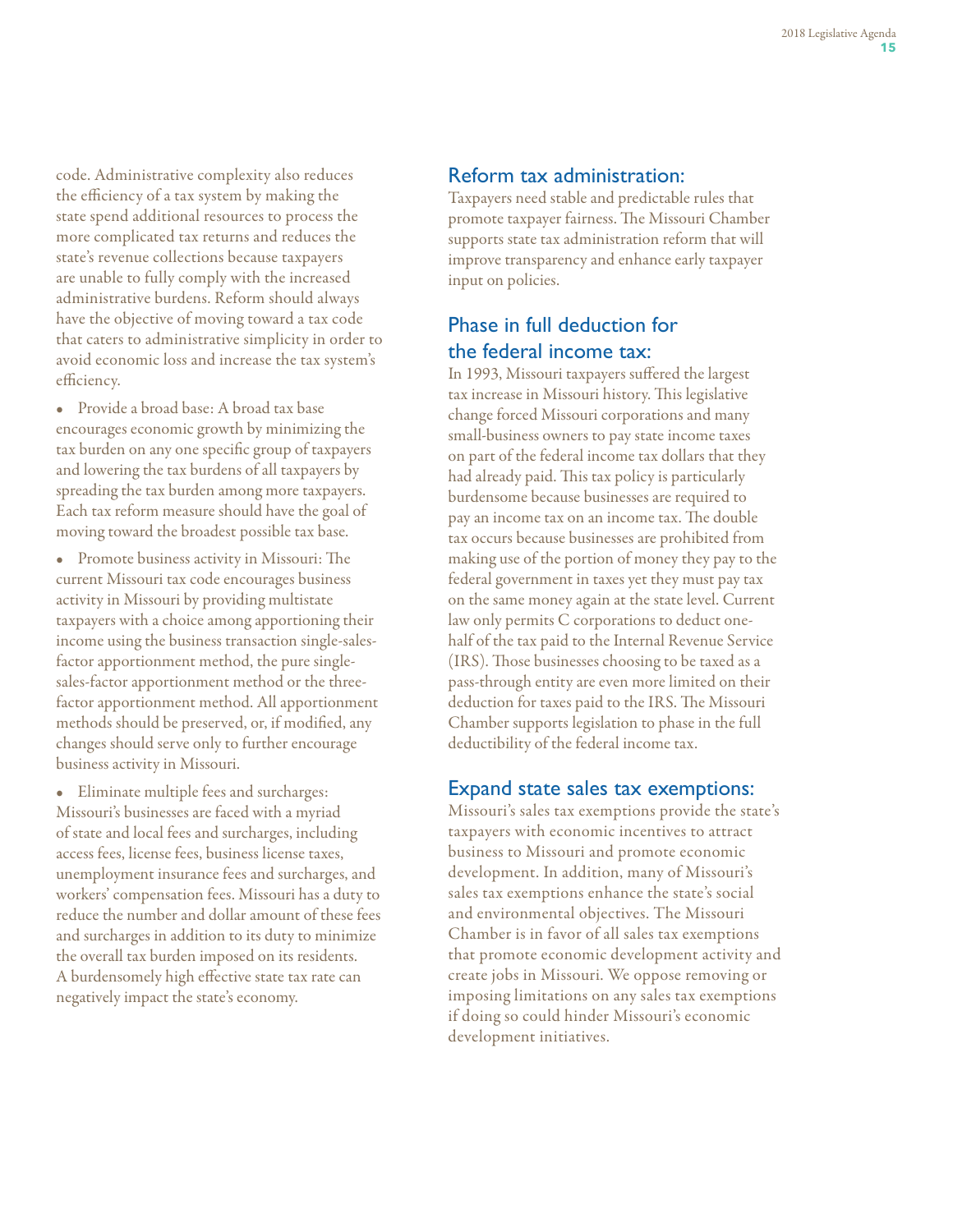# TAXATION AND FISCAL (continued)

#### Prohibit corporate tax information disclosures:

Taxpayers have an expectation of confidentiality and a right to privacy. Missouri's tax system is based on voluntary compliance. Corporations furnish and are required by law to provide extensive information under penalties of fine or imprisonment. Studies have shown that the degree of compliance with tax laws is impacted directly by the degree of confidentiality of the information that taxpayers are required to provide to the Department of Revenue (DOR) and the IRS. If the DOR were permitted to make public such returns and/or return information, it would invite a variety of intrusions into the taxpayers' privacy. Business competitors of a taxpayer could use this information to gain economic advantages over the unfortunate taxpayer. A lack of confidentiality could also facilitate the use of one taxpayer's return information for the political or other gain of its competitors. Because of the serious nature of the problems caused by such "transparency," the Missouri Chamber opposes public disclosure of all otherwise proprietary and tax information for any and all taxpayers.

#### Maintain appropriate state tax add-back list:

The DOR has historically proposed promulgating rules that relate to the requirement of state tax add-backs that are in violation of existing Missouri law. The proposed rules have exceeded the current statutory provisions by limiting the current legal definition of "income tax" and by expanding the list of state taxes that must be added back to Missouri taxable income. The Missouri Chamber strongly opposes any proposed or amended rule change or any administrative action by the DOR that would expand the legally permissible types of other states' taxes that must be added back to Missouri taxable income.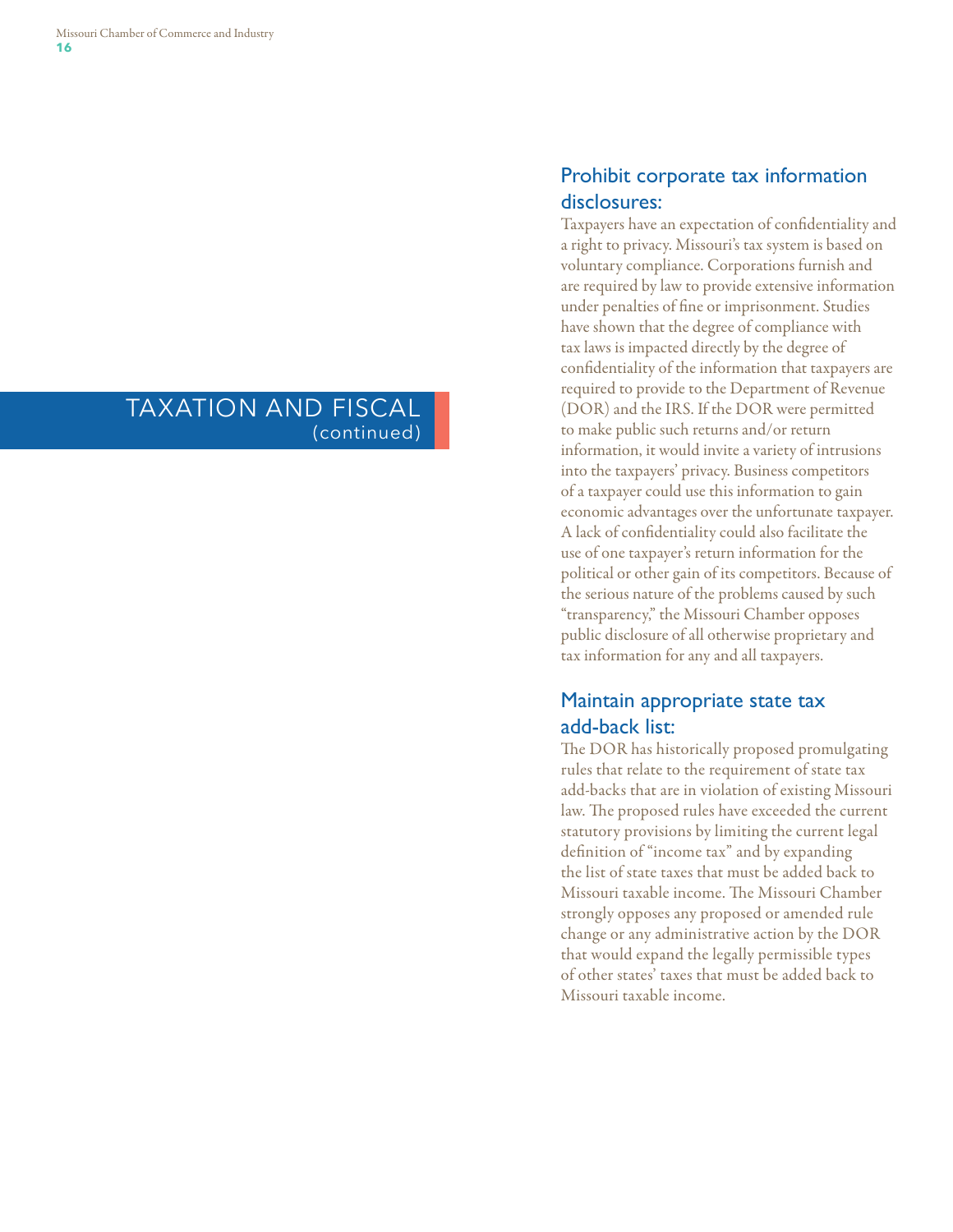#### Adjust property taxes:

Current law allows for a reduction or elimination of property taxes for damaged or destroyed residential property due to a natural disaster. However, this benefit does not apply to commercial, agricultural or business personal property, leaving business owners with an unfair tax burden. The Missouri Chamber supports expanding the natural disaster property tax adjustment to apply to commercial, agricultural and business personal property damaged or destroyed by a natural disaster.

#### Equalize local tax treatment:

Currently, the Missouri state tax code mirrors the federal tax code in the treatment of statutes of limitation and penalties assessed. However, local jurisdictions impose their own rules, creating complicated and confusing tax policies that treat taxpayers in similar situations differently across local jurisdictions. The Missouri Chamber supports equalizing the treatment of statutes of limitation and penalties among local, state and federal tax policies, using common guidelines for all taxes and fees.

# Allow single remittance of local taxes and fees:

Every year, businesses — both large and small make thousands of payments to state and local jurisdictions in order to comply with regulations. These payments drive up the cost of doing business in Missouri. Compliance costs reduce the resources of private businesses and can be considered a waste of economic resources. The Missouri Chamber supports the implementation of a voluntary program to allow businesses to submit a single remittance each month to one entity in order to eliminate the compliance costs.

#### Provide tax incentive for S corporation formation of employee stock ownership plans:

Employee stock ownership plans (ESOPs) give employees partial ownership in a business over time. Many smaller businesses that are heavily invested in their companies utilize this option, motivating their employees to stay with the company and keep it going years after the startup phase or after the owner's retirement. Currently, S corporations do not qualify to receive the tax benefits allowed for C corporations. The Missouri Chamber supports the formation of ESOPs and allowing individual shareholders to exclude dividends and capital gains from their taxable incomes.

# Abrogate recent Supreme Court decision impacting how sales and use taxes are applied to certain business transactions:

A Missouri Supreme Court decision handed down in 2016 impacts how certain business transactions are taxed. The decision in IBM Corporation v. Director of Revenue overturned 20 years of judicial precedent by ruling that the manufacturing sales tax exemptions do not apply to production of intangible products like computer data. The Missouri Chamber supports legislation that overturns this decision, applying sales and use taxes as originally intended by the legislature.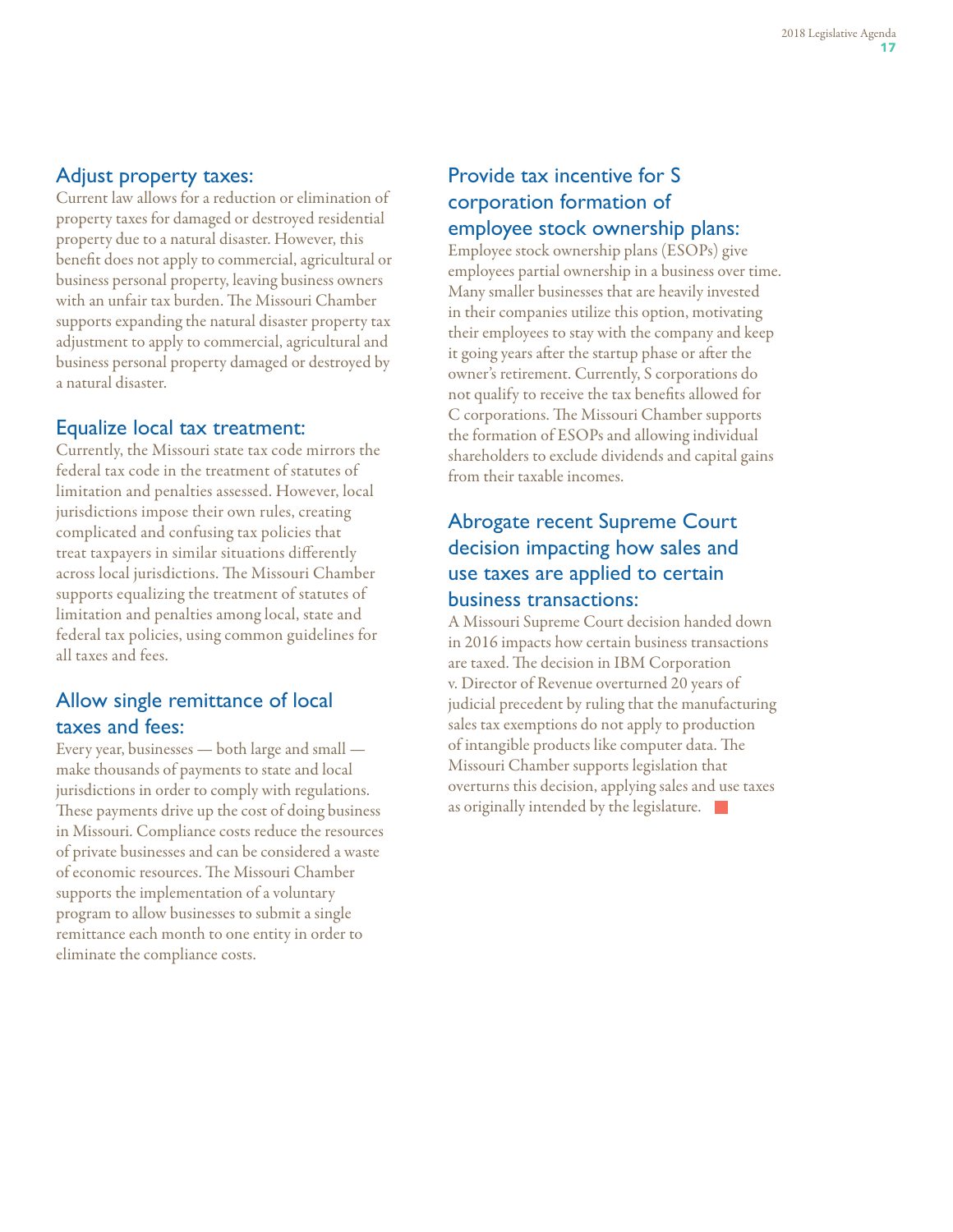Missouri Chamber of Commerce and Industry **18**

# TRANSPORTATION

2018 Recommended Legislative Policies

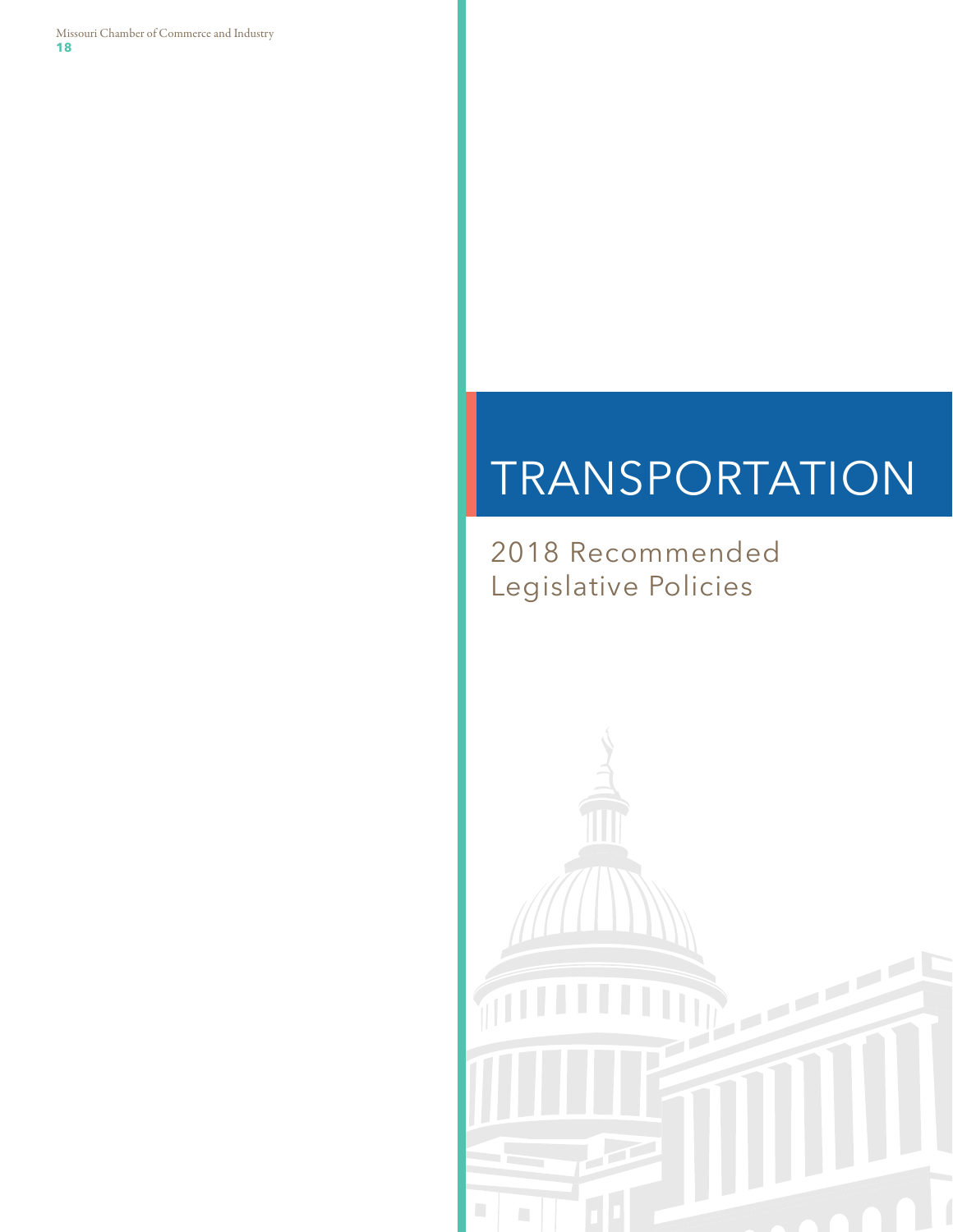#### Adequately fund transportation infrastructure:

The Missouri Chamber recognizes that adequate funds must be available for the maintenance and improvement of the state's transportation system. We support finding stakeholder-driven options that provide long-term, sustainable statewide transportation funding that will help maximize Missouri's potential as a centrally located transportation hub for the country, continent and world. Investment in transportation improvements is a major economic engine that drives job creation, personal income and added value to Missouri's economy.

#### Provide multimodal funding:

The Missouri Chamber supports legislation to identify increased funding sources that would allow the Missouri Highways and Transportation Commission to enhance multimodal programs throughout Missouri. Such programs would include public transportation, passenger and freight rail, ports, air travel, bicycling, and walking. The Missouri Chamber does not support legislation that continues to divert transportation dollars out of the transportation fund to supplement nontransportation needs.

#### Take a holistic approach to finding solutions to meet Missouri's transportation infrastructure needs:

The Missouri Chamber recognizes the seriousness of the budgetary shortfalls facing municipal and state transportation officials. We further recognize that addressing the current funding crisis may not take the form of a one-size-fits-all solution. To that end, the Missouri Chamber supports innovative financing options, such as cost-sharing and investment-matching programs, that empower and encourage local communities to find local solutions to infrastructure needs. We further support taking a broad-spectrum approach to resolving the state's infrastructure problems in a way that maximizes the effectiveness of our existing infrastructure, provides adequate funding for development and maintenance of new and existing infrastructure, and does not unduly impact any disparate industry or class of business.

#### Pass a primary seat belt law:

The Missouri Chamber supports legislation that would change Missouri's secondary seat belt law to a primary seat belt law allowing law enforcement officers to stop drivers for failing to wear their seat belts. Currently, a driver may be ticketed for failing to wear a seat belt only if stopped for another traffic violation.